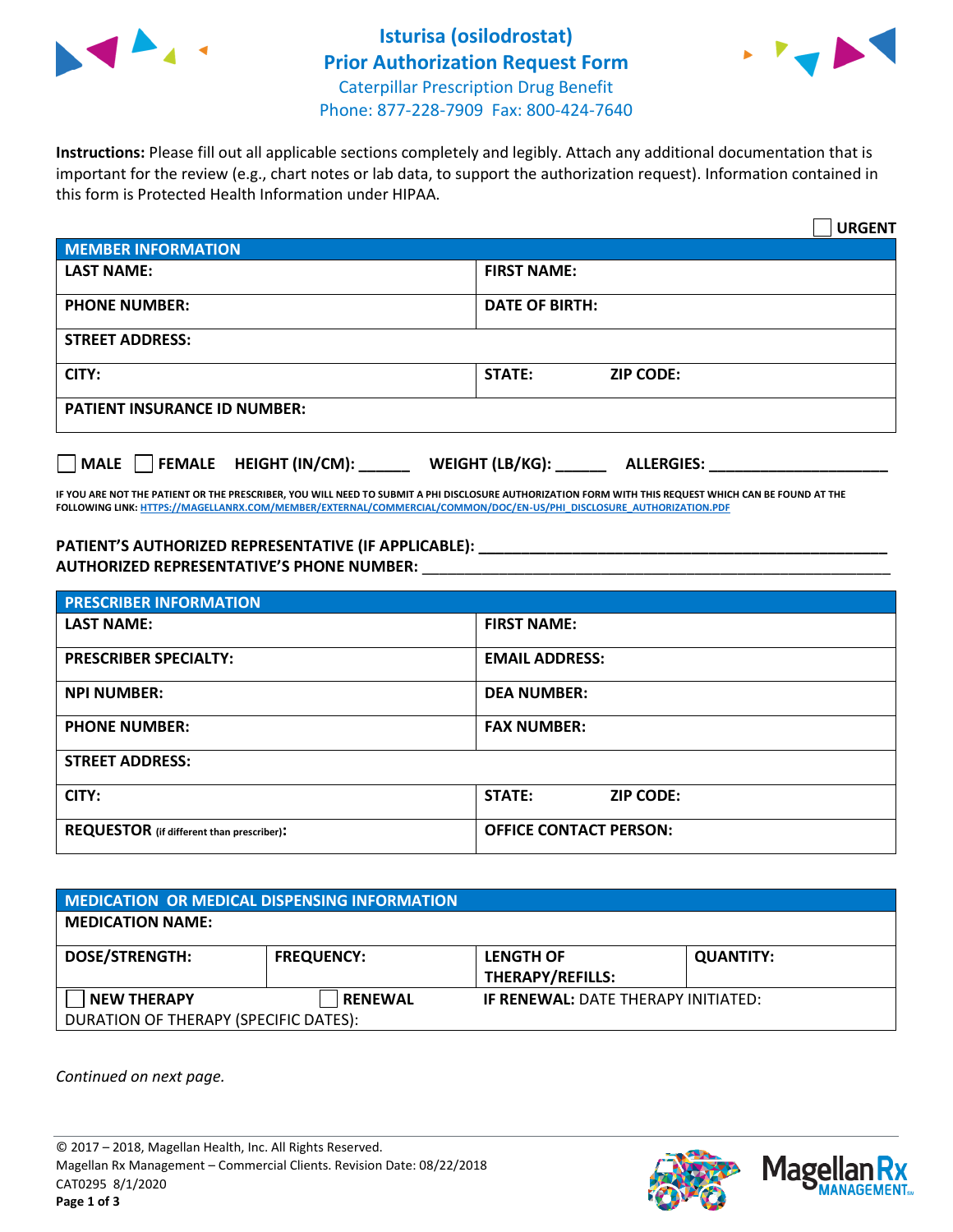



| <b>MEMBER'S LAST NAME:</b> NAME:                                                                                                    |                                                                                                                                                                                                            | <b>MEMBER'S FIRST NAME:</b>            |  |
|-------------------------------------------------------------------------------------------------------------------------------------|------------------------------------------------------------------------------------------------------------------------------------------------------------------------------------------------------------|----------------------------------------|--|
|                                                                                                                                     | 1. HAS THE PATIENT TRIED ANY OTHER MEDICATIONS FOR THIS CONDITION?                                                                                                                                         | YES (if yes, complete below)<br>NO     |  |
| <b>MEDICATION/THERAPY (SPECIFY</b>                                                                                                  | <b>DURATION OF THERAPY (SPECIFY</b>                                                                                                                                                                        | <b>RESPONSE/REASON FOR</b>             |  |
| DRUG NAME AND DOSAGE):                                                                                                              | DATES):                                                                                                                                                                                                    | <b>FAILURE/ALLERGY:</b>                |  |
|                                                                                                                                     |                                                                                                                                                                                                            |                                        |  |
|                                                                                                                                     |                                                                                                                                                                                                            |                                        |  |
| <b>2. LIST DIAGNOSES:</b>                                                                                                           |                                                                                                                                                                                                            | <b>ICD-10:</b>                         |  |
| □ Cushing's disease                                                                                                                 |                                                                                                                                                                                                            |                                        |  |
| □ Other diagnosis: _________________________ICD-10_____________________________                                                     |                                                                                                                                                                                                            |                                        |  |
|                                                                                                                                     |                                                                                                                                                                                                            |                                        |  |
|                                                                                                                                     | 3. REQUIRED CLINICAL INFORMATION: PLEASE PROVIDE ALL RELEVANT CLINICAL INFORMATION TO SUPPORT A                                                                                                            |                                        |  |
| PRIOR AUTHORIZATION.                                                                                                                |                                                                                                                                                                                                            |                                        |  |
| <b>Clinical Information:</b>                                                                                                        |                                                                                                                                                                                                            |                                        |  |
| Is the prescriber an endocrinologist? $\square$ Yes $\square$ No                                                                    |                                                                                                                                                                                                            |                                        |  |
|                                                                                                                                     | Does the patient have a diagnosis of Cushing's disease that is persistent or recurrent? $\Box$ Yes $\Box$ No                                                                                               |                                        |  |
|                                                                                                                                     |                                                                                                                                                                                                            |                                        |  |
|                                                                                                                                     | Is the patient's Cushing's syndrome due to ectopic ACTH secretion? □ Yes □ No                                                                                                                              |                                        |  |
|                                                                                                                                     |                                                                                                                                                                                                            |                                        |  |
|                                                                                                                                     | Is the patient's Cushing's syndrome ACTH-independent (of adrenal origin)? □ Yes □ No                                                                                                                       |                                        |  |
|                                                                                                                                     |                                                                                                                                                                                                            |                                        |  |
|                                                                                                                                     | Does the patient have a known inherited syndrome as the cause for hormone over-secretion? $\Box$ Yes $\Box$ No                                                                                             |                                        |  |
| Has the patient had pituitary surgery within the last 30 days? $\Box$ Yes $\Box$ No                                                 |                                                                                                                                                                                                            |                                        |  |
|                                                                                                                                     | Has the patient been treated with stereotactic radiosurgery to the pituitary within the last 2 years? $\Box$ Yes $\Box$ No                                                                                 |                                        |  |
|                                                                                                                                     | Has the patient been treated with conventional radiation to the pituitary within the last 3 years? $\Box$ Yes $\Box$ No                                                                                    |                                        |  |
|                                                                                                                                     | Does the patient have compression of the optic chiasm due to a macroadenoma OR is the patient at high risk of<br>compression of the optic chiasm (tumor within 2 mm of optic chiasm)? $\Box$ Yes $\Box$ No |                                        |  |
| physician feels is important to this review?                                                                                        | Are there any other comments, diagnoses, symptoms, medications tried or failed, and/or any other information the                                                                                           |                                        |  |
|                                                                                                                                     |                                                                                                                                                                                                            |                                        |  |
| information is received.                                                                                                            | Please note: Not all drugs/diagnosis are covered on all plans. This request may be denied unless all required                                                                                              |                                        |  |
|                                                                                                                                     | ATTESTATION: I attest the information provided is true and accurate to the best of my knowledge. I understand that                                                                                         |                                        |  |
|                                                                                                                                     | the Health Plan, insurer, Medical Group or its designees may perform a routine audit and request the medical                                                                                               |                                        |  |
|                                                                                                                                     | information necessary to verify the accuracy of the information reported on this form.                                                                                                                     |                                        |  |
|                                                                                                                                     | Prescriber Signature or Electronic I.D. Verification: ___________________________                                                                                                                          | Date: <u>Date: Electronic State of</u> |  |
|                                                                                                                                     |                                                                                                                                                                                                            |                                        |  |
| © 2017 - 2018, Magellan Health, Inc. All Rights Reserved.<br>Magellan Rx Management - Commercial Clients. Revision Date: 08/22/2018 |                                                                                                                                                                                                            | $M$ agollan $\overline{R}$             |  |

CAT0295 8/1/2020